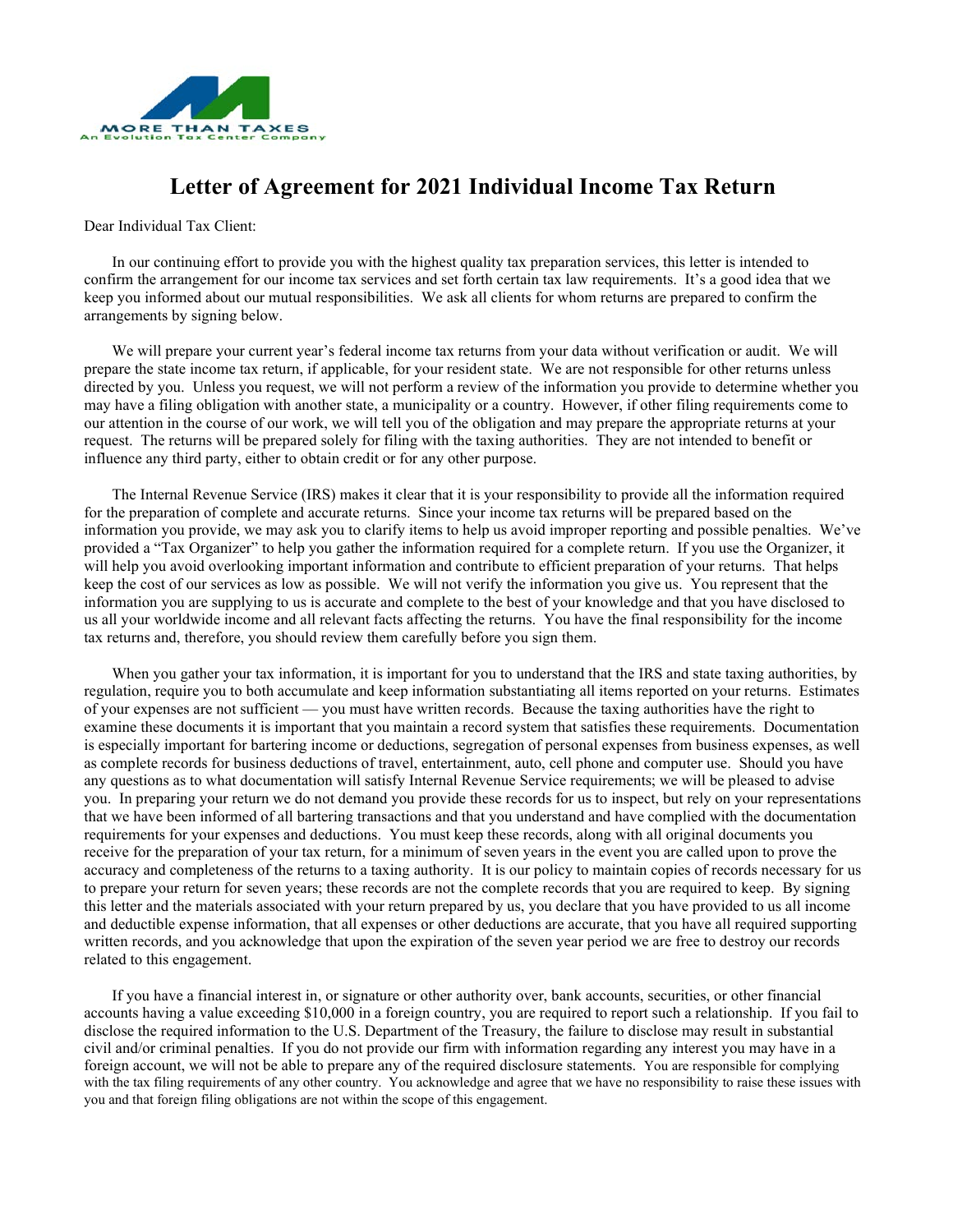

Letter of Agreement for 2021 Individual Income Tax Returns Page 2

If you provide our firm with copies of brokerage (or investment advisory) statements, we will use the information from these statements solely in connection with the preparation of your income tax returns. We will rely on the accuracy of the information provided in the statements and will not undertake any action to verify this information. We will not monitor investment activity, provide investment advice, or supervise the actions of the entity or individuals performing investment activities on your behalf. We recommend you review all brokerage (or investment advisory) statements promptly and carefully, and direct any questions regarding activities on your account to your broker (or investment advisor).

Typically, the vast majority of our clients have no items reported on their tax returns for which there are potential tax law conflicts for reporting. However, if there are conflicting authorities as to how you may report an item or transaction on your tax return, we will apprise you of your options. The IRS may disagree with the position we take in reporting items or transactions which favor you more than the Internal Revenue Service. The IRS could assess a penalty if you overvalue an item, inadvertently omit information or a transaction, or take a position contrary to them without substantial authority. You have the final responsibility for the handling of each item on your return and the overall correctness of the returns. The Internal Revenue Code and regulations impose preparation and disclosure standards with non-compliance penalties of up to \$100,000 on both the preparer of a tax return and on the taxpayer. To avoid exposure to these penalties, it may be necessary in some cases to make certain disclosures to you and/or in the tax return concerning positions taken on the return that don't meet these standards. Accordingly, we will discuss tax positions that may increase the risk of exposure to penalties and any recommended disclosures with you before completing the preparation of the return. We will use professional judgment in resolving questions where the tax law is unclear, or where there may be conflicts between taxing authorities' interpretations of the law and other supportable positions; unless otherwise instructed by you, we will resolve such questions in your favor wherever possible. Should a tax authority rule contrary to us in a tax issue, our liability is limited to the fees you paid to us for the tax preparation. If we concluded that we are obligated to disclose a position and you refuse to permit the disclosure, we reserve the right to withdraw from the engagement. Additionally, we have the right to withdraw from this engagement, in our discretion, if you don't provide us with any information we request in a timely manner, refuse to cooperate with our reasonable requests or misrepresent any facts. Our withdrawal under any of these circumstances will release us from any obligation to complete your return and will constitute completion of our engagement. You agree to compensate us for our services and out-of-pocket expenses through the date of withdrawal.

We take very seriously your private information. In accordance with federal law, in no case will we disclose your tax return information to any location outside the United States, to another tax return preparer outside of our firm for purpose of a second opinion, or to any other third party for any purpose without first receiving your consent. In the event information is requested be either of the parties signing the return, that information will be furnished without obtaining the additional consent of the other party. Details regarding our full privacy policy are provided in a statement with our Organizer and are also available on our web site and by signing below you assert that you have reviewed that document.

We will perform our services in accordance with the Statements on Standards for Tax Services ("SSTSs") issued by the American Institute of Certified Public Accountants ("AICPA") and U.S. Treasury Department Circular 230 ("Circular 230"). It is our duty to perform services with the same standard of care that a reasonable income tax preparer would exercise in this type of engagement. It is your responsibility to safeguard your assets and maintain accurate records pertaining to transactions. We will not hold your property in trust for you, or otherwise accept fiduciary duties in the performance of the engagement.

The IRS permits you to authorize us to discuss, on a limited basis, aspects of your return for one year after the return's due date. Your consent to such a discussion is evidenced by checking a box on the return. Unless you tell us otherwise, we will check that box authorizing the IRS to discuss your return with us. Please note that our firm will not receive separate copies of IRS notices; therefore, you must provide our firm with copies of any notices you receive from the IRS.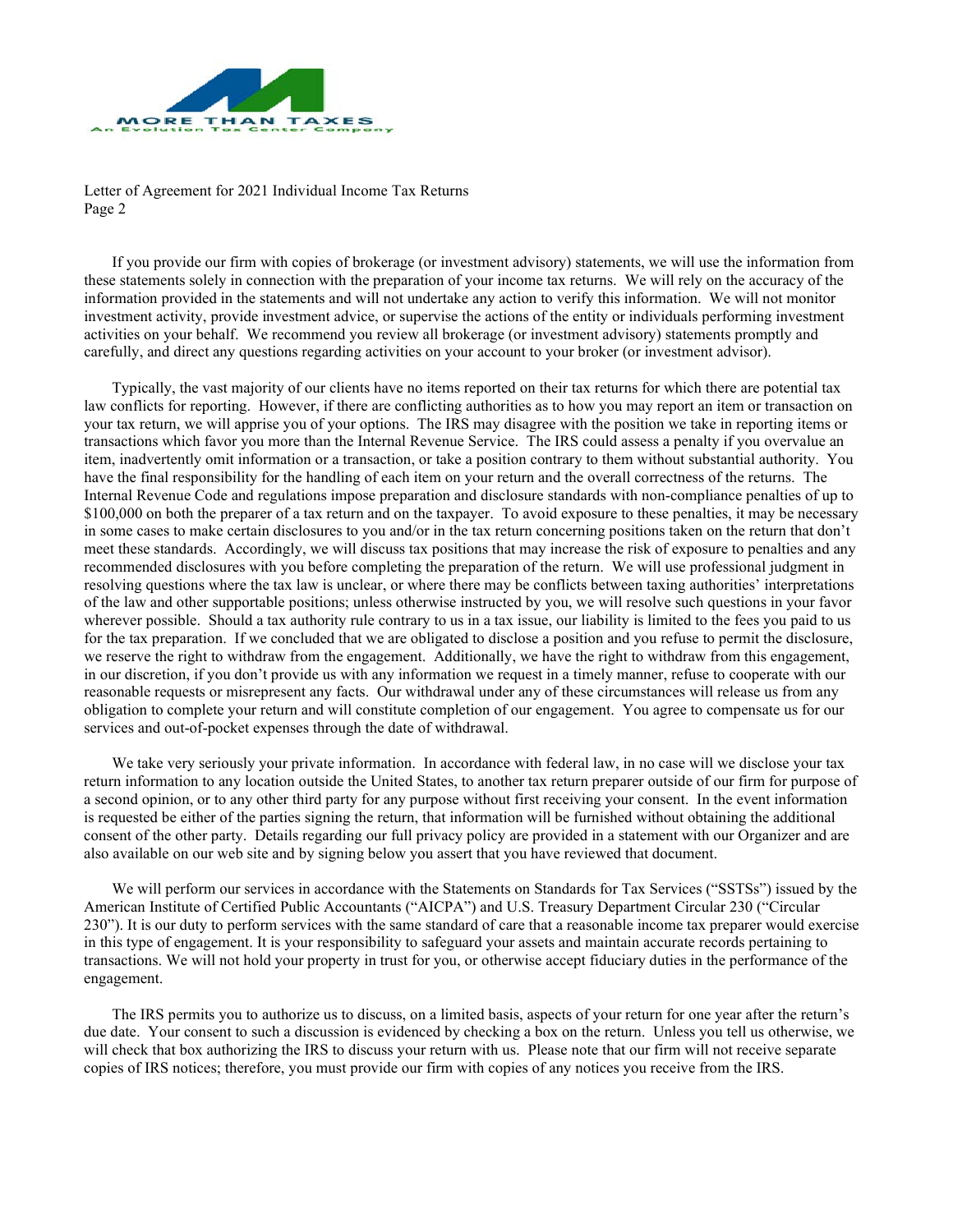

Letter of Agreement for 2021 Individual Income Tax Returns Page 3

If your tax returns are subsequently examined by the IRS or other taxing authorities, and we prepared the returns, we will, at your request, assist you with the examination. You will be billed at the current hourly rate for such services and a retainer will be required at that point. In assisting you, we will exert our best effort to obtain a determination favorable to you. Should you disagree with the audit findings of the taxing authorities, and are unable to resolve the dispute with the examination personnel, we will at your request, represent you with the Appeals Division of the Internal Revenue Service or relevant state.

If 2021 is the first year we are preparing your tax return, our review of the prior year's tax return will necessarily be limited and may not find all errors. We will, however, bring to your attention any errors that we find. If you ask us to prepare amended tax returns and address any other matters arising as a result of any error or provide a thorough quality control and due diligence review of one or more prior years, we will confirm this representation in a separate engagement letter.

If you have an underpayment of taxes in 2021 and would like us to prepare estimated tax payment vouchers for 2022 in order to reduce or eliminate IRS underpayment of estimated taxes penalties, please let us know. If you would like us to prepare estimated tax payment vouchers, we will calculate these payments for the 2022 tax year based upon the information you provide to prepare your 2021 tax returns (the "safe harbor" basis) and have no obligation to update recommended payments after the engagement is completed.

As a service to our clients, we occasionally e-mail or mail tax-related or other information that we anticipate will be helpful (e.g., newsletter). If you wish to opt out of any such newsletters, you may either use the opt-out link or form in the correspondence to be removed from the subscription list or give us a note stating your preference.

We will endeavor to complete your return by the appropriate deadline. However, if we are still missing information with less than two weeks remaining, you should file an extension if allowed. We will attempt to contact you at that time, but please let us know if you will need an extension of time to file your income tax return. Please note that an extension allows additional time to complete and file your return, but does not allow an extension for paying any tax due.

Our fee for preparation of your tax returns will be based on the size and complexity of your returns and the skill required to properly prepare them. All invoices are due and payable upon presentation. Tax returns will not be electronically filed until the fee is paid. To the extent permitted by state law, an interest charge may be added to all accounts not paid within thirty (30) days.

The engagement does not include any services not specifically stated in this letter. However, we would be pleased to consult with you regarding other income tax or financial matters, such as business or individual financial statements, evaluation of proposed or completed transactions, future income tax savings consultations or projections, estate planning, gift tax returns, and any research in connection with such matters. We will render additional invoices for such services at our standard billing rates.

This letter comprises the complete and exclusive statement of the agreement between the parties, superseding all proposals both oral and written and all other communications between the parties. The terms and conditions of this engagement shall be governed and construed in accordance with the laws of the State of Florida and may only be modified in writing signed by all parties.

If the above fairly sets forth your understanding of the engagement, please sign this letter and return it to us with your tax information and organizer and payment information.

We are pleased to have you as our client and look forward to a continuing mutually beneficial relationship.